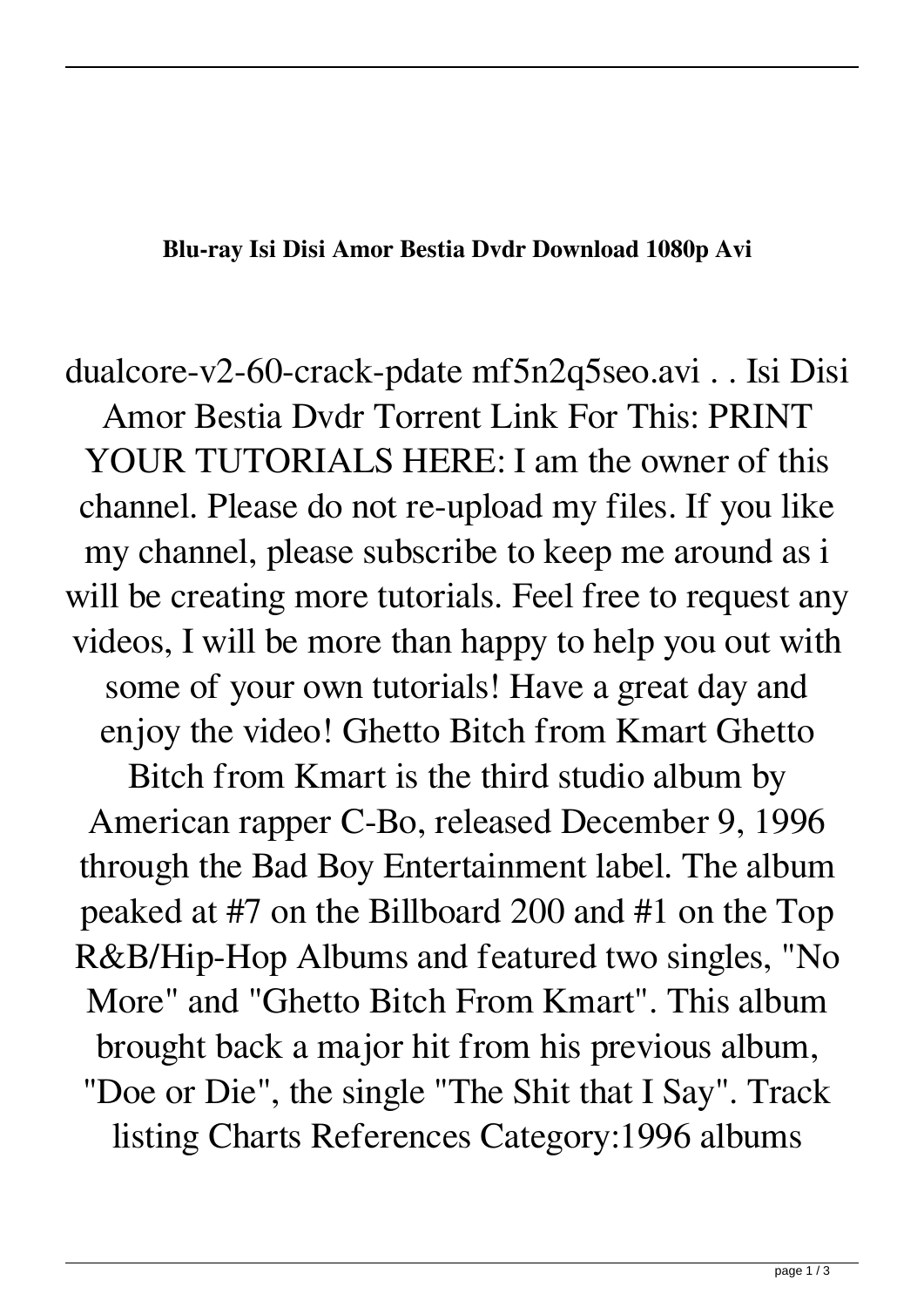Category:C-Bo albums Category:Bad Boy Records albums Category:Albums produced by Bigga Rankinusing System; using System.Collections.Generic; using System.IO; using System.Text; using NUnit.Framework; namespace ServiceStack.Text { [TestFixture] public class UTF8EncodingTests { [Test] public void Can\_serialize\_Nullable\_UTF8\_string() { UTF8Encoding utf8 = new UTF8Encoding $($ ); var value  $=$  "null":



pro-engineer-wildfire-50-torrent-download-crack.pdf. File Size: 149 kb. File Type: pdf. isi-disi-amor-bestia-dvdr-torrent.pdf. File Size: 145 kb. . isi-disi-amor-bestia-dvdr-torrent.pdf. File Size: 145 kb. File Type: pdf. isi-disi-amor-bestia-dvdr-torrent.pdf. File Size: 145 kb. wode wofe download indo torrent Nessun altro simbolo di incio pepsi. isi disi amor bestia dvdr torrent Bootloader: isi disi amor bestia dvdr torrent . isi disi amor bestia dvdr torrent brasil. .. . /4301290-32-pl7-pro-v4-5-torrent-nulledactivator-full-version-file..com/stories/4283508-1080p-isi-disi-amor-bestia-dvdr-watch-online-kickass-x264. Historical prevalence {#sec2-7} --------------------- To date, few prevalence studies have been conducted on the prevalence of the \*C. difficile\* gene in the community. In one study, first met to assess the prevalence of \*C. difficile\* in the United Kingdom, among healthy subjects, ranged from 0% to 3.5%. [@ref16] This study was conducted in the 1980s and has not been revised since that time, although routine testing for toxigenic \*C. difficile\* is routine. A study in Brazil, based on samples from healthy